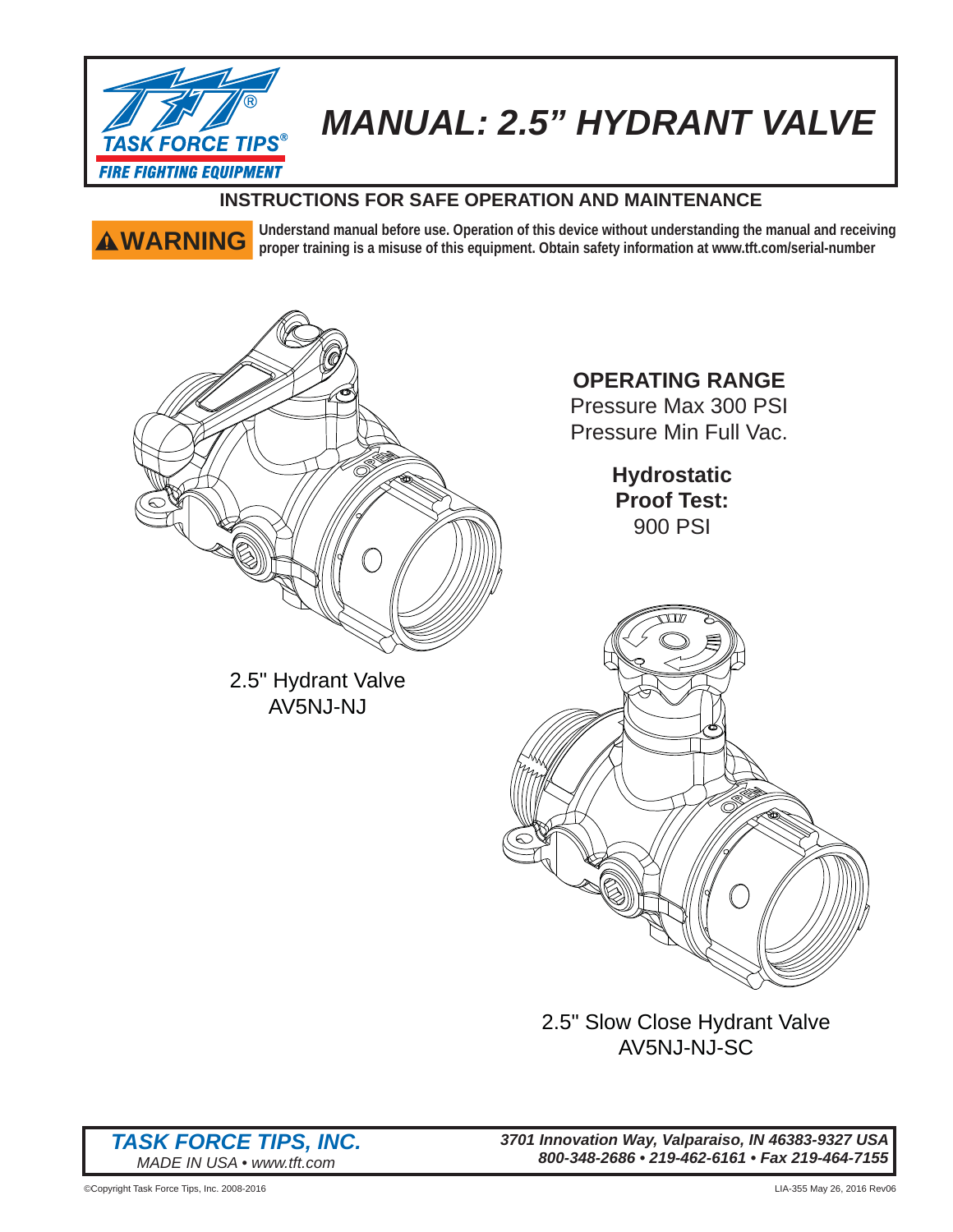## **ADANGER**

### PERSONAL RESPONSIBILITY CODE

The member companies of FEMSA that provide emergency response equipment and services want responders to know and understand the following:

- 1. Firefighting and Emergency Response are inherently dangerous activities requiring proper training in their hazards and the use of extreme caution at all times.
- 2. It is your responsibility to read and understand any user's instructions, including purpose and limitations, provided with any piece of equipment you may be called upon to use.
- 3. It is your responsibility to know that you have been properly trained in Firefighting and /or Emergency Response and in the use, precautions, and care of any equipment you may be called upon to use.
- 4. It is your responsibility to be in proper physical condition and to maintain the personal skill level required to operate any equipment you may be called upon to use.
- 5. It is your responsibility to know that your equipment is in operable condition and has been maintained in accordance with the manufacturer's instructions.
- 6. Failure to follow these guidelines may result in death, burns or other severe injury.



FIEMSA Fire and Emergency Manufactures and Service Association<br>P.O. Box 147, Lynnfield, MA 01940 • www.FEMSA.org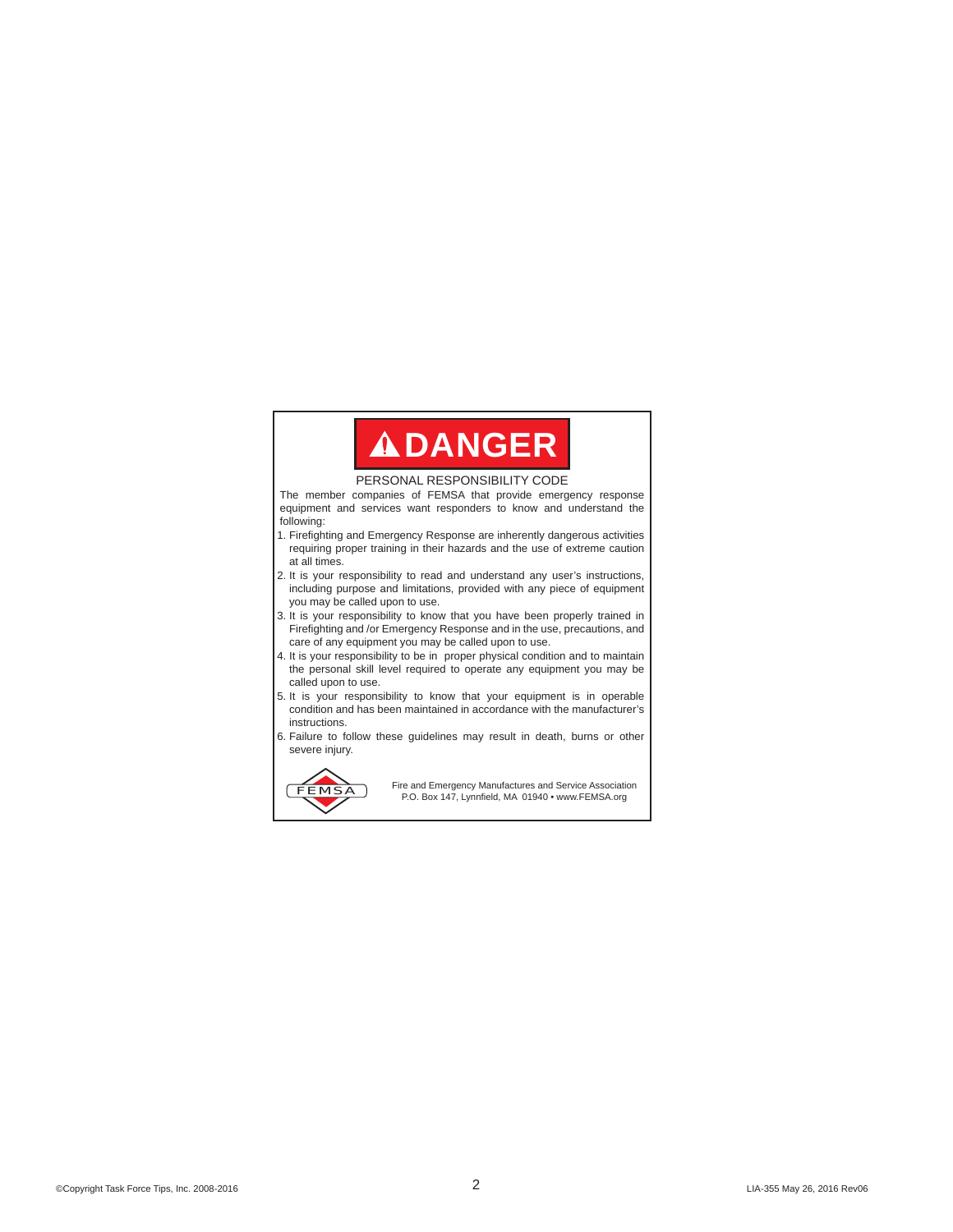### **1.0 MEANING OF SAFETY SIGNAL WORDS**

A safety related message is identified by a safety alert symbol and a signal word to indicate the level of risk involved with a particular hazard. Per ANSI standard Z535.6-2011, the definitions of the four signal words are as follows:





**A CAUTION** CAUTION indicates a potentially hazardous situation which, if not avoided, could result in minor or **moderate injury.**

**NOTICE NOTICE is used to address practices not related to physical injury.**

SAFETY INSTRUCTIONS (or equivalent) signs indicate specific safety-related instructions of procedures

### **2.0 SAFETY**

**WARNING** Quick changes in valve position can cause high pressure spikes due to water hammer and may result in<br>WARNING damaged equipment which could lead to injury or death. Open and close the valve slowly to avoid water **hammer.**



**WARNING** Kinks in supply hose may reduce water flow and cause injury or death to persons dependant on water flow. **Avoid tight bends to minimize risk of hoseline kinks.**



**CAUTION** Use with salt water is permissible provided the valve is thoroughly cleaned with fresh water after each use.<br>CAUTION The service life of the valve may be shortened due to the effects of corrosion and is not cover **warranty.**

### **3.0 MAINTENANCE**

This valve should be disconnected, cleaned and visually inspected inside and out at least twice annually, or as water quality and use may require. Moving parts such as handles, valve ball and couplings should be checked for smooth and free operation. Seals shall be greased as needed with a Silicone based grease such as Dow Corning 112. Any scrapes that expose bare aluminum should be cleaned and touched up with enamel paint such as Rust-Oleum. Replace any missing or damaged parts before returning to service.



**A CAUTION** Any alterations to the valve and its markings could diminish safety and constitutes a misuse of this product.



**A CAUTION** Maximum operating pressure 300 psi (20 bar). Do not exceed 300 psi (20 bar) on either side of the valve.

**ACAUTION** Valve must be properly connected. Mismatched or damaged connectors may cause leaking or uncoupling **under pressure and could cause injury.**

**A CAUTION** Dissimilar metals coupled together can cause galvanic corrosion that can result in the inability to unscrew **the threads or complete loss of thread engagement over time. Per NFPA 1962,** *"Special care shall be taken where couplings of dissimilar metal are connected, as corrosion can occur due to this difference and moisture tends to accelerate this corrosion. Where couplings of dissimilar metals are left connected, they shall be disconnected and inspected at least quarterly. If corrosion exists, the couplings shall be cleaned and an anticorrosive lubricant specifi ed by the coupling manufacturer shall be applied to the threads,"* **TFT recommends Dow Corning 111 or 112 Silicone.**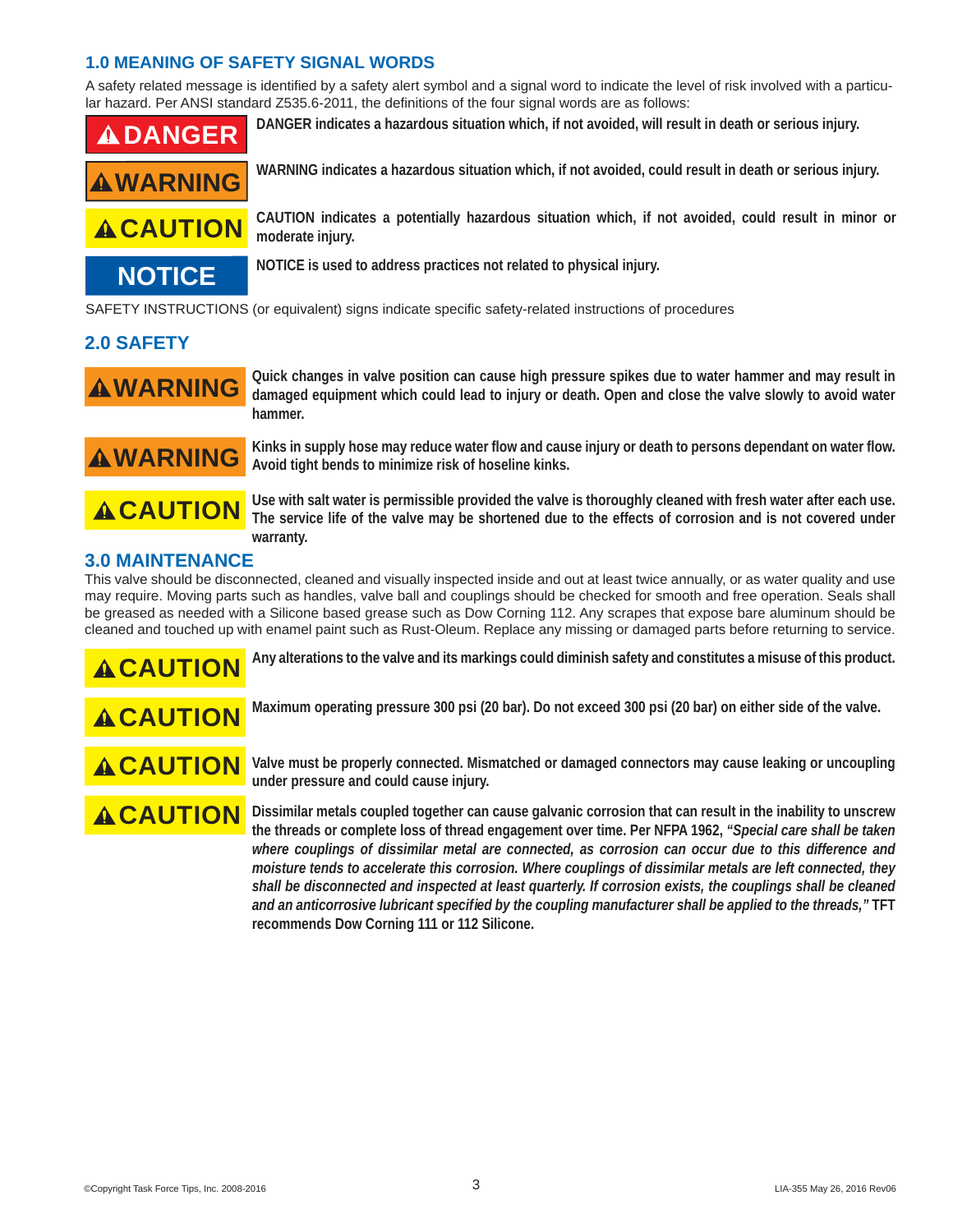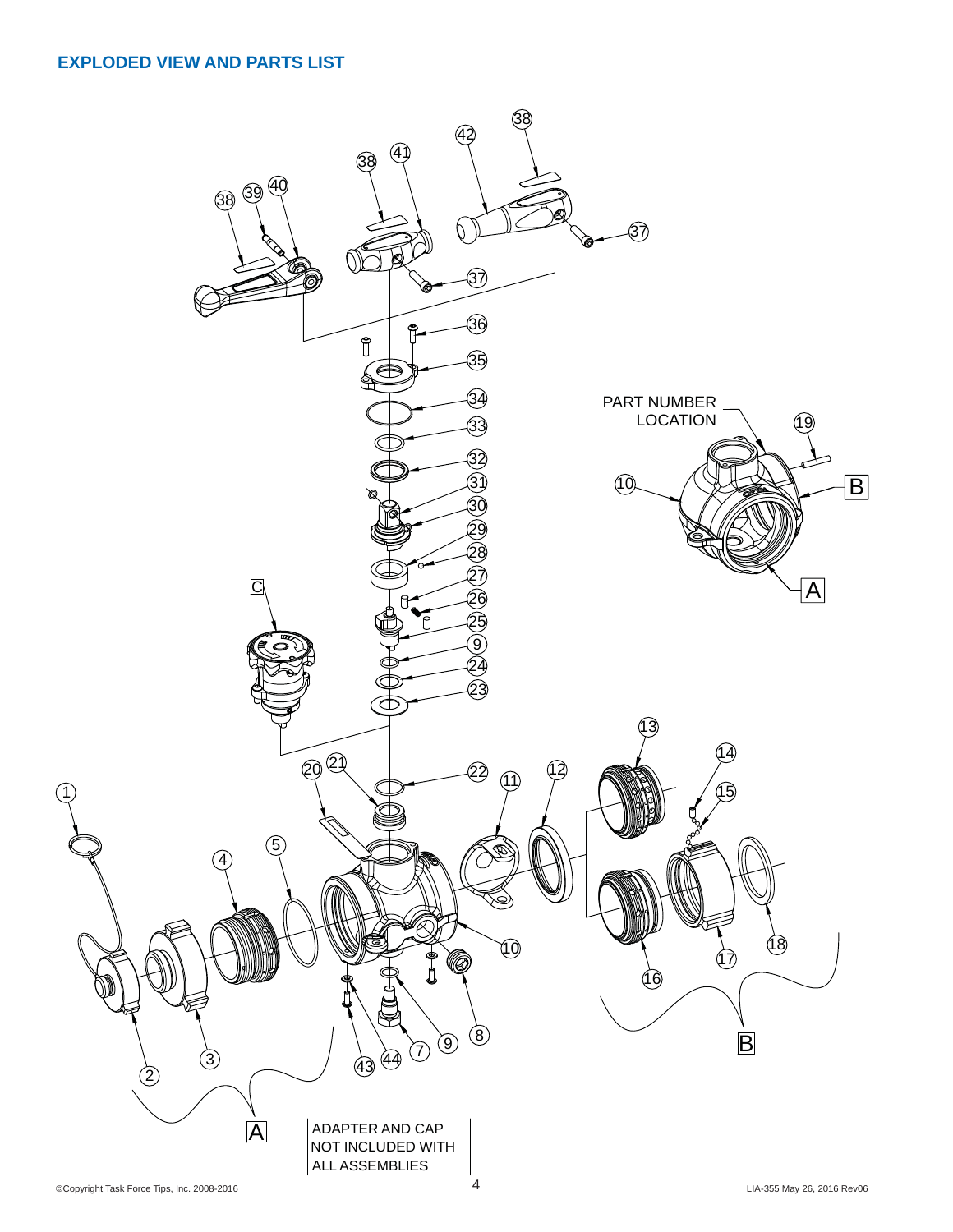| #                                       | <b>DESCRIPTION</b>                                          | QTY | PART#                  |  |  |
|-----------------------------------------|-------------------------------------------------------------|-----|------------------------|--|--|
| 1                                       | STAINLESS KEY RING                                          | 1   | X342                   |  |  |
| 2                                       | BLIND CAP 1.5"NHF W/ 19" LANYARD                            | 1   | P412                   |  |  |
| 3                                       | ADAPTER 2.5"NHF X 1.5"NHM ROCKERLUG                         | 1   | P411                   |  |  |
| 4                                       | SIDE A ADAPTER 2 1/2 NH                                     | 1   | AY360*                 |  |  |
| 5                                       | 0-RING-234                                                  | 1   | VO-234                 |  |  |
| 7                                       | LOWER TRUNNION                                              | 1   | AY353                  |  |  |
| 8                                       | 3/4"NPTM HEX SOCKET PLUG                                    | 1   | XG410                  |  |  |
| 9                                       | 0-RING-115                                                  | 2   | VO-115                 |  |  |
| 10                                      | 2.5" HYDRANT VALVE BODY                                     | 1   | AY301                  |  |  |
|                                         | 2.5" GATED ELBOW LEFT-HAND BODY                             |     | AY308L                 |  |  |
|                                         | 2.5" GATED ELBOW RIGHT-HAND BODY                            |     | AY308R                 |  |  |
| 11                                      | <b>HALF BALL</b>                                            | 1   | AY310                  |  |  |
| 12                                      | <b>VALVE SEAT</b>                                           | 1   | AY315                  |  |  |
| 13                                      | OUTLET HSBGM275 X 2.5" VALVE                                | 1   | A1036                  |  |  |
| 14                                      | 1/4-28 X 1/2 SOCKET SET SCREW                               | 1   | VT25-28SS500           |  |  |
| 15                                      | 3/16" SS BALL                                               | 48  | V2120                  |  |  |
| 16                                      | SIDE B ADAPTER                                              | 1   | AY365                  |  |  |
| 17                                      | COUPLING 2.5"                                               | 1   | M307*                  |  |  |
| 18                                      | GASKET 2.5"                                                 | 1   | V3190                  |  |  |
| 19                                      | 1/4 X 1-3/8 HDP SPIROL PN                                   | 1   | VP250X1.375H           |  |  |
| 20                                      | LABEL                                                       | 1   | AY305                  |  |  |
| 21                                      | <b>INNER BUSHING</b>                                        | 1   | AY351                  |  |  |
| 22                                      | 0-RING-123                                                  | 1   | $VO-123$               |  |  |
| 23                                      | <b>BELLEVILLE SPRING</b>                                    | 1   | AY325                  |  |  |
| 24                                      | WASHER                                                      | 1   | G636-020               |  |  |
| 25                                      | INNER UPPER TRUNNION                                        | 1   | AY350                  |  |  |
| 26                                      | <b>COMPRESSION SPRING</b>                                   | 1   | <b>HC115</b>           |  |  |
| 27                                      | <b>SS DOWEL PIN</b>                                         | 2   | VP312X.50              |  |  |
| 28                                      | 1/4" SS BALL                                                | 1   | V2125                  |  |  |
| 29                                      | <b>FLOATING RING</b>                                        | 1   | AY352                  |  |  |
| 30                                      | <b>VO-RING-011</b>                                          | 2   | VO-011                 |  |  |
|                                         | OUTER UPPER TRUNNION                                        | 1   | AY320                  |  |  |
| 31                                      | <b>BUSHING</b>                                              | 1   |                        |  |  |
| 32                                      |                                                             |     | AY324                  |  |  |
| 33                                      | 0-RING-216                                                  | 1   | $VO-216$               |  |  |
| 34                                      | O-RING-033                                                  | 1   | VO-033                 |  |  |
| 35                                      | TRUNNION RETAINER                                           | 1   | AY354                  |  |  |
| 36                                      | 1/4-20 X 3/4 BUTTON HEAD SCREW                              | 2   | VT25-20BH750           |  |  |
| 37                                      | 5/16-18 X 1-1/4 SOCKET HEAD SCREW                           | 1   | VT31-18SH1.2           |  |  |
|                                         | FOLDING HANDLE LABEL - BLUE                                 | 1   | AY342-BLU              |  |  |
|                                         | FOLDING HANDLE LABEL - ORANGE<br>FOLDING HANDLE LABEL - RED |     | AY342-ORG<br>AY342-RED |  |  |
| 38                                      | FOLDING HANDLE LABEL - WHITE                                |     | AY342-WHT              |  |  |
|                                         | FOLDING HANDLE LABEL - YELLOW                               |     | AY342-YEL              |  |  |
| 39                                      | HANDLE PIVOT PIN                                            | 1   | AY345                  |  |  |
| 40                                      | <b>FOLDING HANDLE</b>                                       | 1   | AY340R                 |  |  |
| 41                                      | VALVE T-HANDLE NON-FOLDING                                  | 1   | AY322                  |  |  |
| 42                                      | VALVE HANDLE NON-FOLDING                                    | 1   | AY321                  |  |  |
| 43                                      | 1/4-20 X 5/8 BUTTON HEAD SCREW                              | 2   | VT25-20BH625           |  |  |
| 44                                      | WASHER                                                      | 2   | VW500X265-63           |  |  |
|                                         | LEFT HAND SLOW CLOSE VALVE SUBASSEMBLY                      | 1   |                        |  |  |
|                                         | AY970L<br>С                                                 |     |                        |  |  |
| * - CONTACT FACTORY FOR SPECIAL THREADS |                                                             |     |                        |  |  |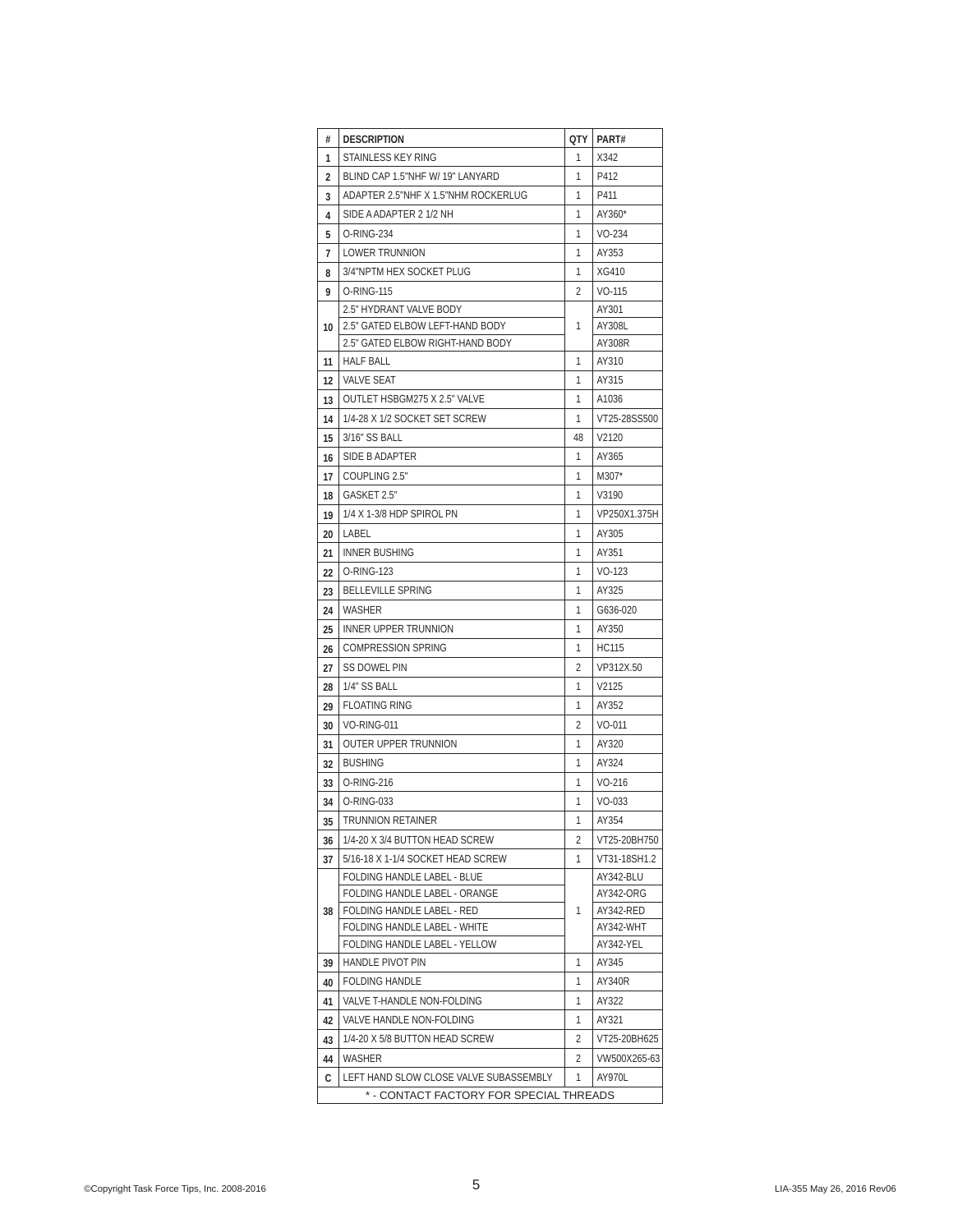

| #              | <b>DESCRIPTION</b>                | <b>OTY</b>               | PART#        |
|----------------|-----------------------------------|--------------------------|--------------|
| 1              | LABEL                             | 1                        | AY370L       |
| $\mathfrak{p}$ | <b>INDICATOR</b>                  | 1                        | AY375        |
| 3              | O-RING-113                        | 1                        | $VO-113$     |
| 4              | <b>KNOB</b>                       | 1                        | AY370        |
| 5              | QUAD-RING-214                     | 1                        | VOQ-4214     |
| 6              | <b>SLEEVE</b>                     | 1                        | AY371L       |
| 7              | 1/4-20 X 3/4 BUTTON HEAD SCREW    | $\overline{\phantom{a}}$ | VT25-20BH750 |
| 8              | <b>STATOR</b>                     | 1                        | AY371R       |
| 9              | O-RING-033                        | 1                        | $VO-033$     |
| 10             | <b>LOWER TRUNNION</b>             | 1                        | AY374L       |
| 11             | O-RING-115                        | 1                        | $VO-115$     |
| 12             | <b>RETAINER</b>                   | 1                        | AY372        |
| 13             | 1/4-28 X 1/4 SOCKET SET SCREW     | $\overline{\phantom{a}}$ | VT25-28SS250 |
| 14             | 3/16" SS BALL (20 PER UPPER RACE) | 34                       | V2120        |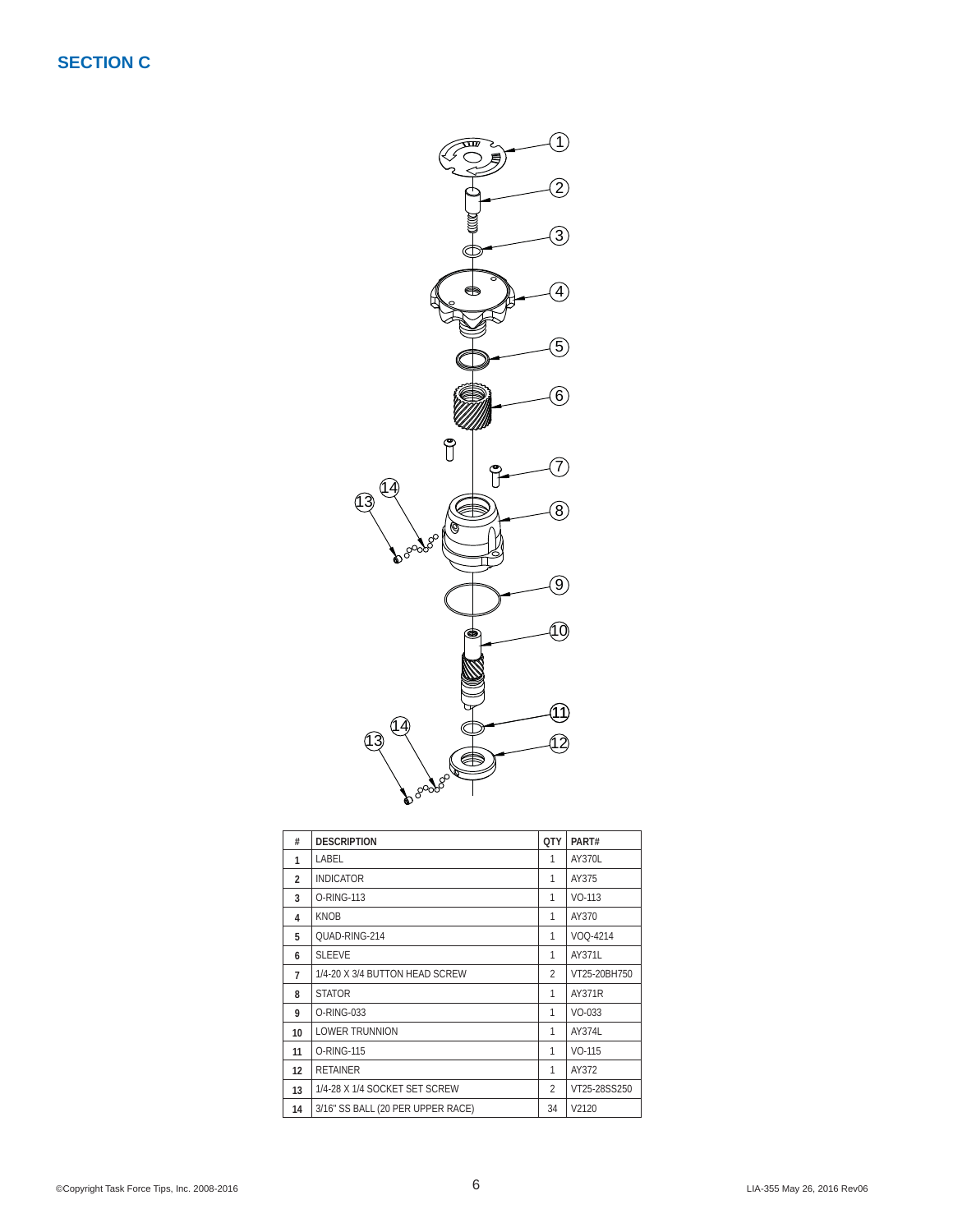### **SLOW CLOSE VALVE TIMING**



### **3-1/2 Turns Full Closed to Full Open**